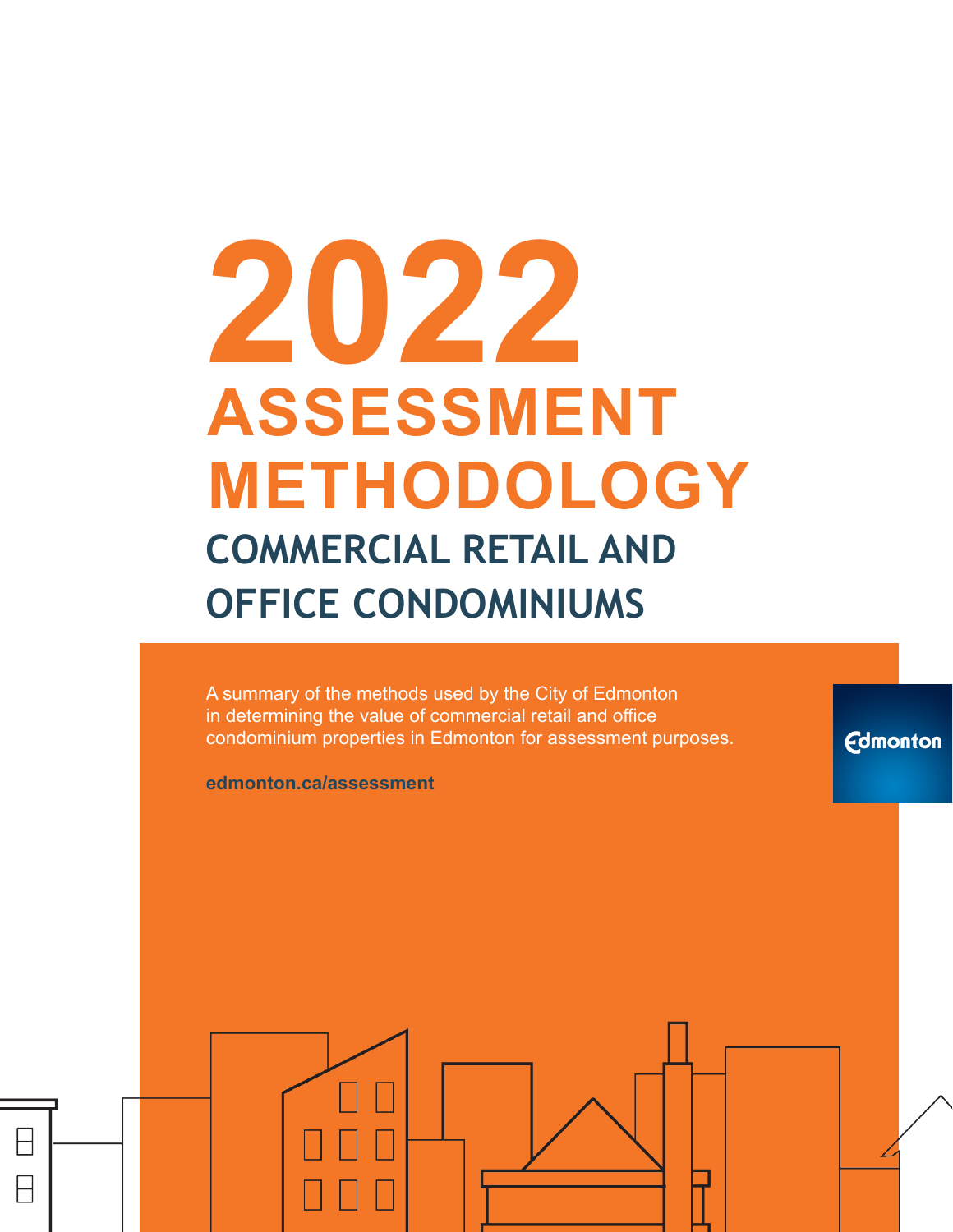# **Table of Contents**

| <b>Scope</b>                           | $\overline{\mathbf{2}}$ |
|----------------------------------------|-------------------------|
| <b>Introduction</b>                    | $\overline{2}$          |
| <b>Mass Appraisal</b>                  | $\overline{\mathbf{4}}$ |
| <b>Valuation Model</b>                 | 6                       |
| <b>Commercial Property Types</b>       | 6                       |
| <b>Approaches to Value</b>             | 7                       |
| <b>Direct Comparison Approach</b>      | 8                       |
| Zoning                                 | 9                       |
| Variables                              | 10                      |
| Area                                   | 10                      |
| Floor                                  | 10                      |
| Location                               | 10                      |
| Space Type                             | 10                      |
| <b>Traffic Influence</b>               | 11                      |
| <b>Effective Year Built</b>            | 11                      |
| <b>Unit Finish</b>                     | 11                      |
| <b>Other Definitions</b>               | 11                      |
| <b>Sample Assessment Detail Report</b> | 13                      |
| <b>Methods to Adjust Comparables</b>   | 14                      |
| <b>Quantitative Adjustments</b>        | 14                      |
| <b>Qualitative Analysis</b>            | 15                      |
| <b>References</b>                      | 15                      |
| <b>2022 Condo Regions Map</b>          | 16                      |
| <b>Time Adjustment Factors</b>         | 17                      |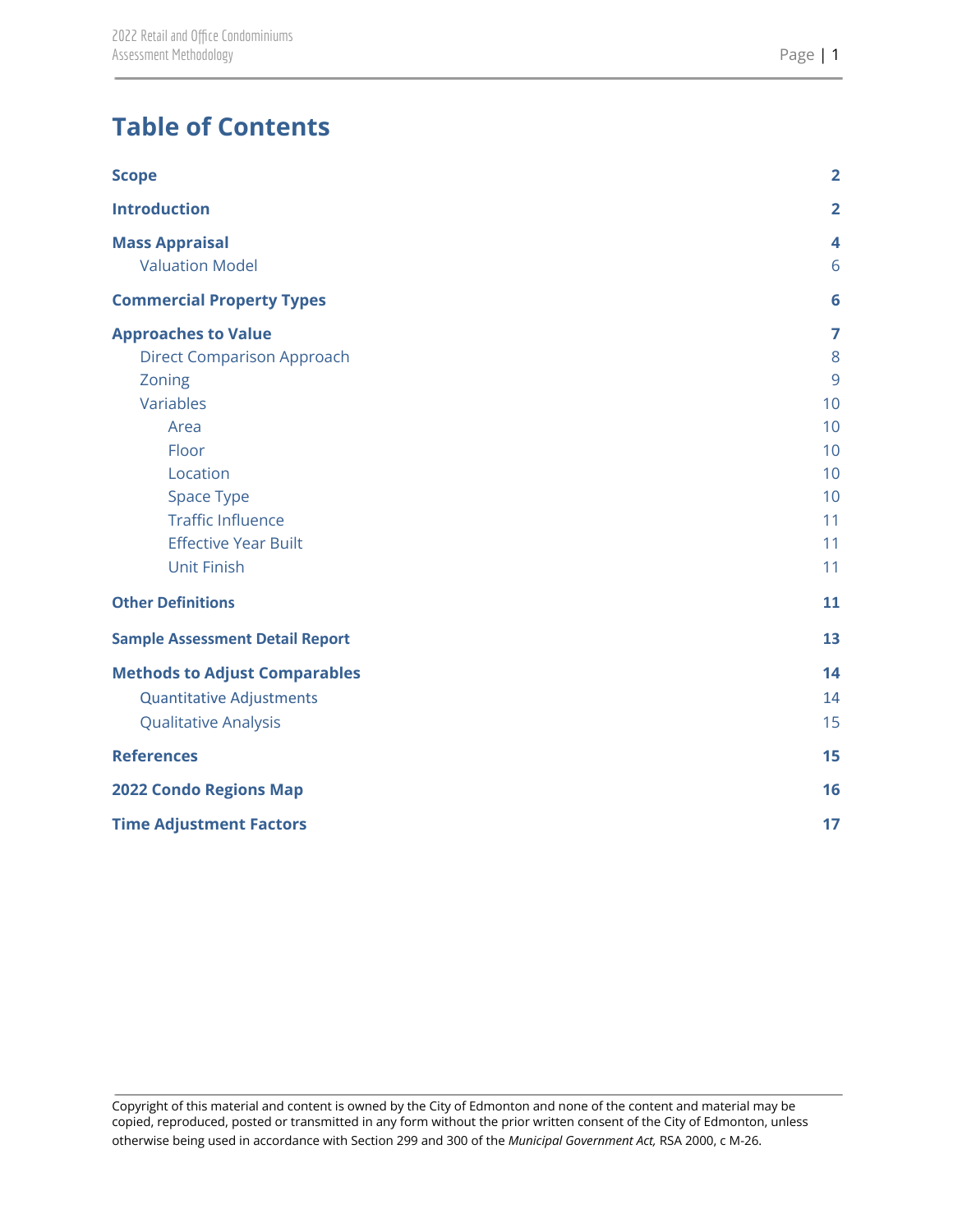## <span id="page-2-0"></span>**Scope**

This guide explains how Retail and Office Condominiums are valued for assessment purposes. The guide is intended as a tool and complements the assessor's judgment in the valuation process.

# <span id="page-2-1"></span>**Introduction**

Property assessments in the City of Edmonton are prepared in accordance with the requirements of the *Municipal Government Act*, RSA 2000, c M-26 (hereinafter "*MGA*") and the *Matters Relating to Assessment and Taxation Regulation, 2018*, Alta Reg 203/17, (hereinafter "*MRAT*"). The *MRAT* regulation establishes the valuation standard to be used, defines the procedures to be applied, and proposes objectives for the quality to be achieved in the preparation of assessments. The legislation requires the municipality to prepare assessments that represent market value by application of the mass appraisal process. All assessments are expected to meet quality standards prescribed by the province in the MRAT regulation.

Property assessments represent:

- an estimate of the value;
- of the fee simple estate in the property;
- as the property existed on December 31, 2021;
- reflecting typical market conditions;
- as if the property had been sold on July 1, 2021;
- on the open market;
- from a willing seller to a willing buyer.

The assessment is an estimate of the value that would result when those specific, defined conditions are met.

The legislation requires the City of Edmonton to assess the fee simple estate.

"Fee simple interest [is] absolute ownership unencumbered by any other interest or estate… leased fee interest [is] the ownership interest held by the lessor, which includes the right to the contract rent specified in the lease plus the reversionary right when the lease expires… leasehold interest [is] the interest held by the lessee (the tenant or renter) through a lease conveying the rights of use and occupancy for a stated term under certain conditions." *Appraisal Institute of Canada, The Appraisal of Real Estate Third Canadian Edition,*

*Vancouver, Canada, 2010, page 6.4*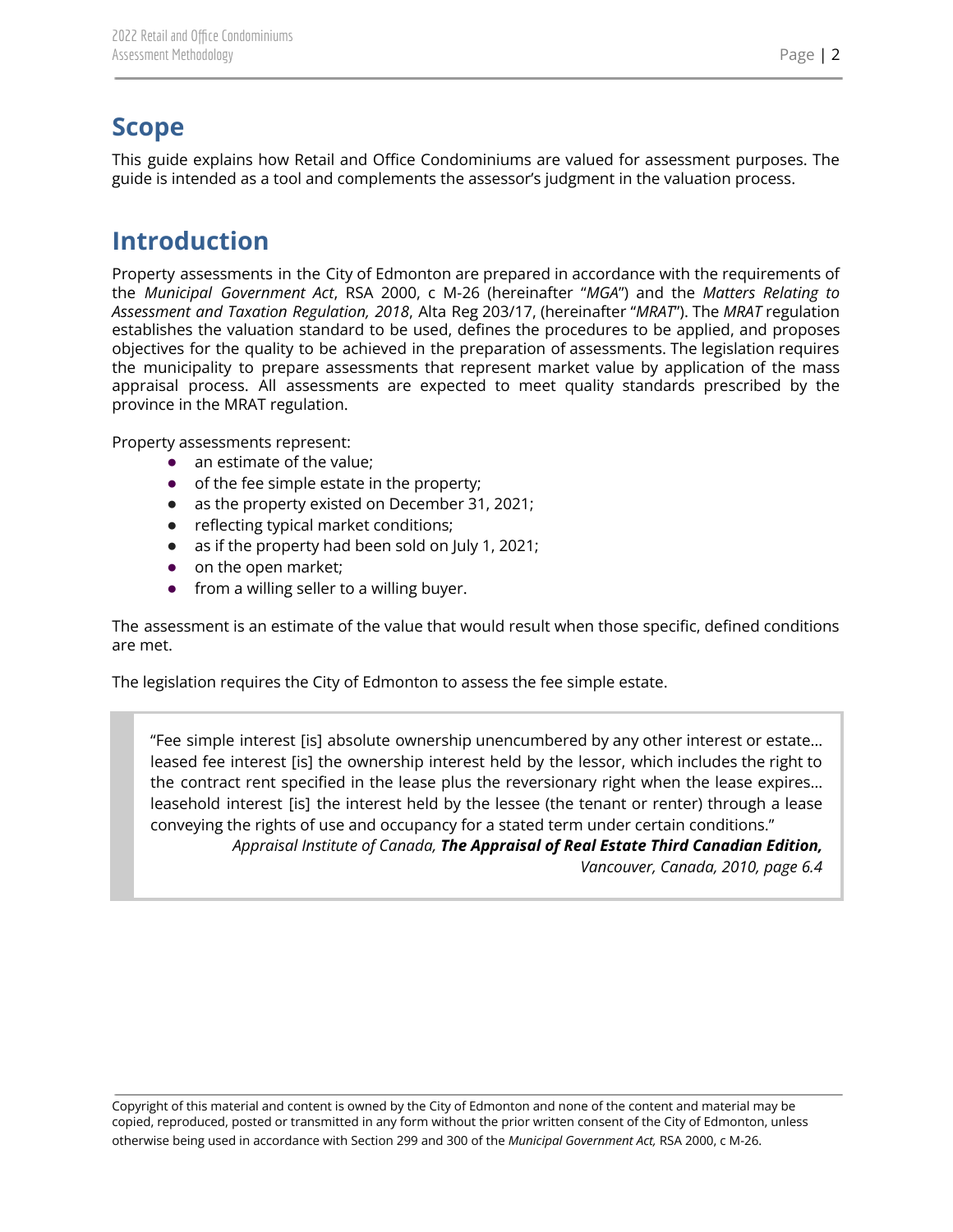Both *market value* and *property,* along with additional terms are defined in the *MGA* and *MRAT* :

#### s.284(1)(r) "**property**" means

(i) a parcel of land

(ii) an improvement, or

(iii) a parcel of land and the improvements to it

#### s.1(k) "**regulated property**" means

(i) land in respect of which the valuation standard is agricultural use value,

- (ii) designated industrial property, or
- (iii) machinery and equipment

s.9(1) the **valuation standard** for the land and improvements is market value unless subsection (2)… applies

s.1(1)(n) "**market value**" means the amount that a property, as defined in section 284(1)(r), might be expected to realize if it is sold on the open market by a willing seller to a willing buyer

*MGA s.1(1)(n)*

#### *s.5* An assessment of property based on **market value**

(a) must be prepared using mass appraisal,

(b) must be an estimate of the value of the fee simple estate in the property, and

(c) must reflect typical market conditions for properties similar to that property

*MRAT s.5*

s.289(2) Each assessment must reflect

(a) the characteristics and physical condition of the property on **December 31** of the year prior to the year in which a tax is imposed

*MGA s.289(2)(a)*

s.6 Any assessment prepared in accordance with the Act must be an estimate of the value of a property on **July 1** of the assessment year

*MRAT s.6*

s.1(g) "**mass appraisal**" means the process of preparing assessments for a group of properties using standard methods and common data and allowing for statistical testing *MRAT s.1(g)*

Copyright of this material and content is owned by the City of Edmonton and none of the content and material may be copied, reproduced, posted or transmitted in any form without the prior written consent of the City of Edmonton, unless otherwise being used in accordance with Section 299 and 300 of the *Municipal Government Act,* RSA 2000, c M-26.

*MGA .s.284(1)(r)*

*MRAT s.1(k)*

*MRAT s.9(1)*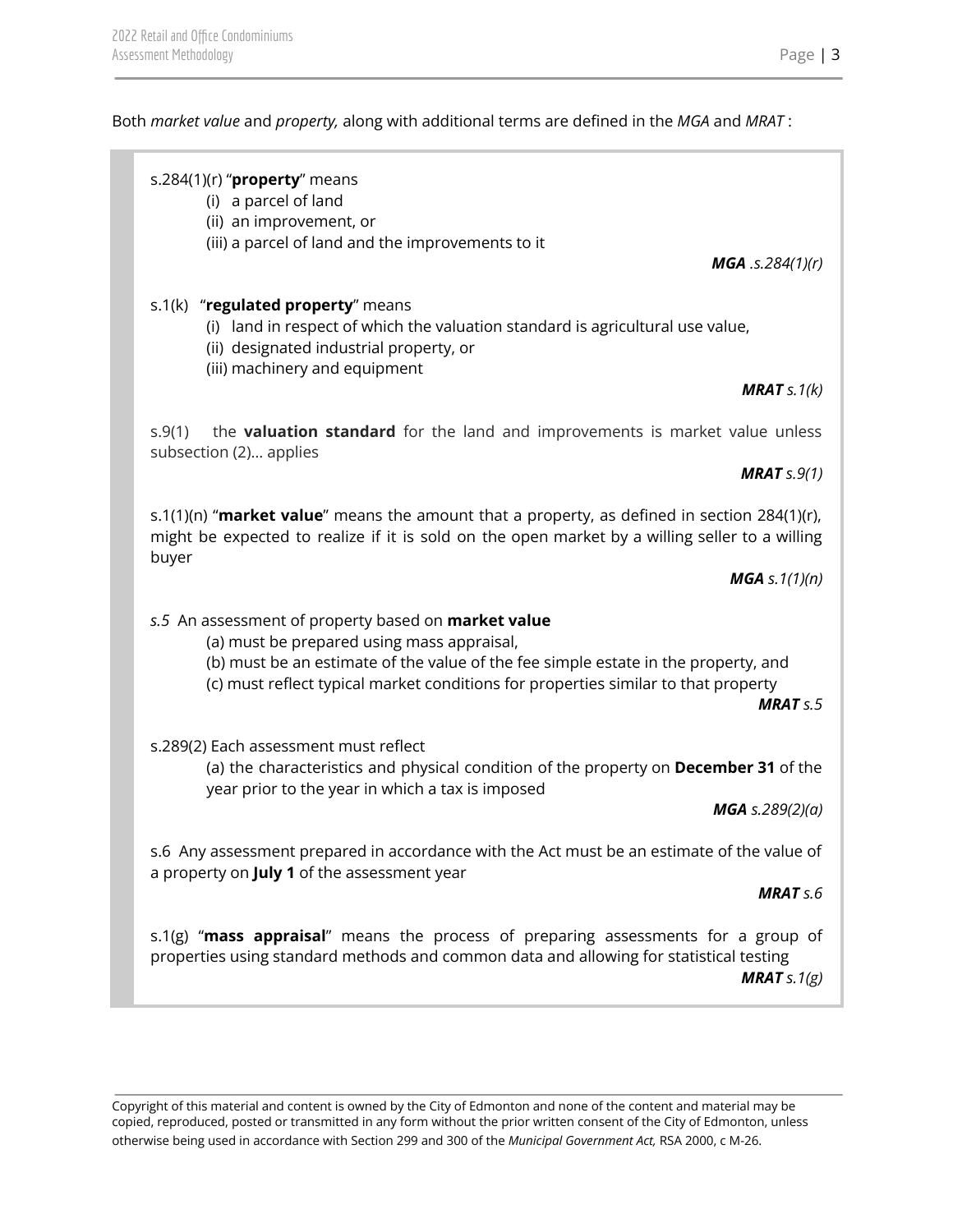# <span id="page-4-0"></span>**Mass Appraisal**

Mass appraisal is the legislated methodology used by the City of Edmonton for valuing individual properties, and involves the following process:

- properties are stratified into groups of comparable properties
- common property characteristics are identified for the properties in each group
- a uniform valuation model is created for each property group

31(c) **"valuation model"** means the representation of the relationship between property characteristics and their value in the real estate marketplace using a mass appraisal process

*MRAT s.31(c)*

The following two quotations indicate how the International Association of Assessing Officers distinguishes between mass appraisal and single-property appraisal:

"... single-property appraisal is the valuation of a particular property as of a given date: mass appraisal is the valuation of many properties as of a given date, using standard procedures and statistical testing."

"Also, mass appraisal requires standardized procedures across many properties. Thus, valuation models developed for mass appraisal purposes must represent supply and demand patterns for groups of properties rather than a single property."

*Property Appraisal and Assessment Administration, pg. 88-89*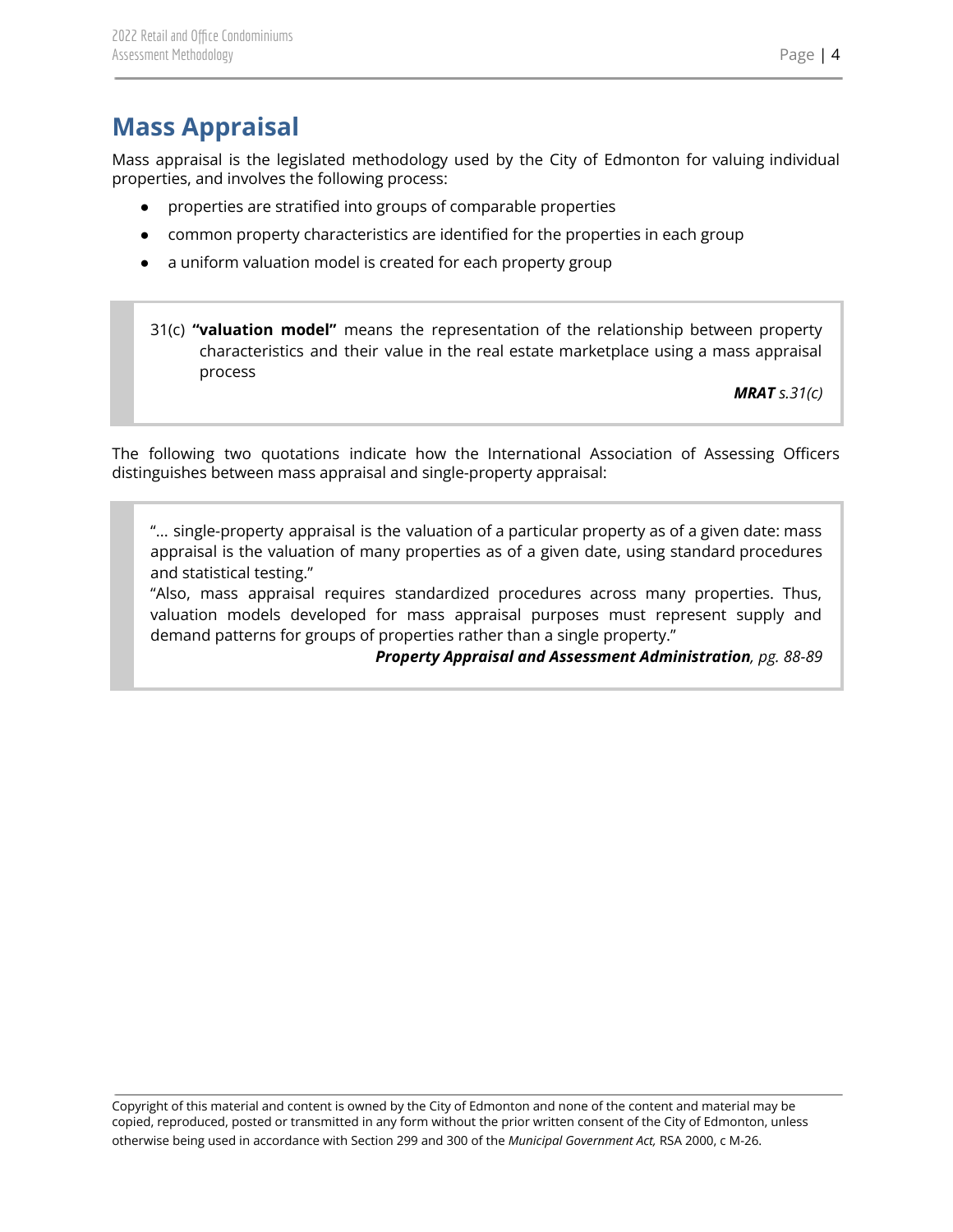For both mass appraisal and single-property appraisal, the process consists of the following stages:

|                                                                                                         | <b>Mass Appraisal</b>                                                                                                                 | <b>Single Appraisal</b>                                                                                                                                                    |  |
|---------------------------------------------------------------------------------------------------------|---------------------------------------------------------------------------------------------------------------------------------------|----------------------------------------------------------------------------------------------------------------------------------------------------------------------------|--|
| <b>Definition and</b><br><b>Purpose</b>                                                                 | Mass appraisal is used to<br>determine the assessment<br>base for property taxation in<br>accordance with legislative<br>requirements | The client specifies the nature<br>of the value to be estimated,<br>this includes: rights to be<br>valued, effective date of<br>valuation, and any limiting<br>conditions. |  |
| <b>Data Collection</b>                                                                                  | Mass appraisal requires a<br>database of property<br>characteristics and market<br>information.                                       | The extent of data collection is<br>specific to each assignment<br>and depends on the nature of<br>the client's requirements.                                              |  |
| Mass appraisal is predicated<br><b>Market Analysis</b><br>on highest and best use.                      |                                                                                                                                       | Market analysis includes the<br>analysis of highest and best<br>use                                                                                                        |  |
| Valuation procedures are<br>predicated on groups of<br><b>Valuation Model</b><br>comparable properties. |                                                                                                                                       | Subject property is the focus<br>of the valuation. The analysis<br>of comparable properties is<br>generally six or less                                                    |  |
| <b>Validation</b>                                                                                       | The testing of acceptable<br>analysis and objective criteria                                                                          | The reliability of the value<br>estimate is more subjective.<br>Acceptability can be judged by<br>the depth of research and<br>analysis of comparable sales                |  |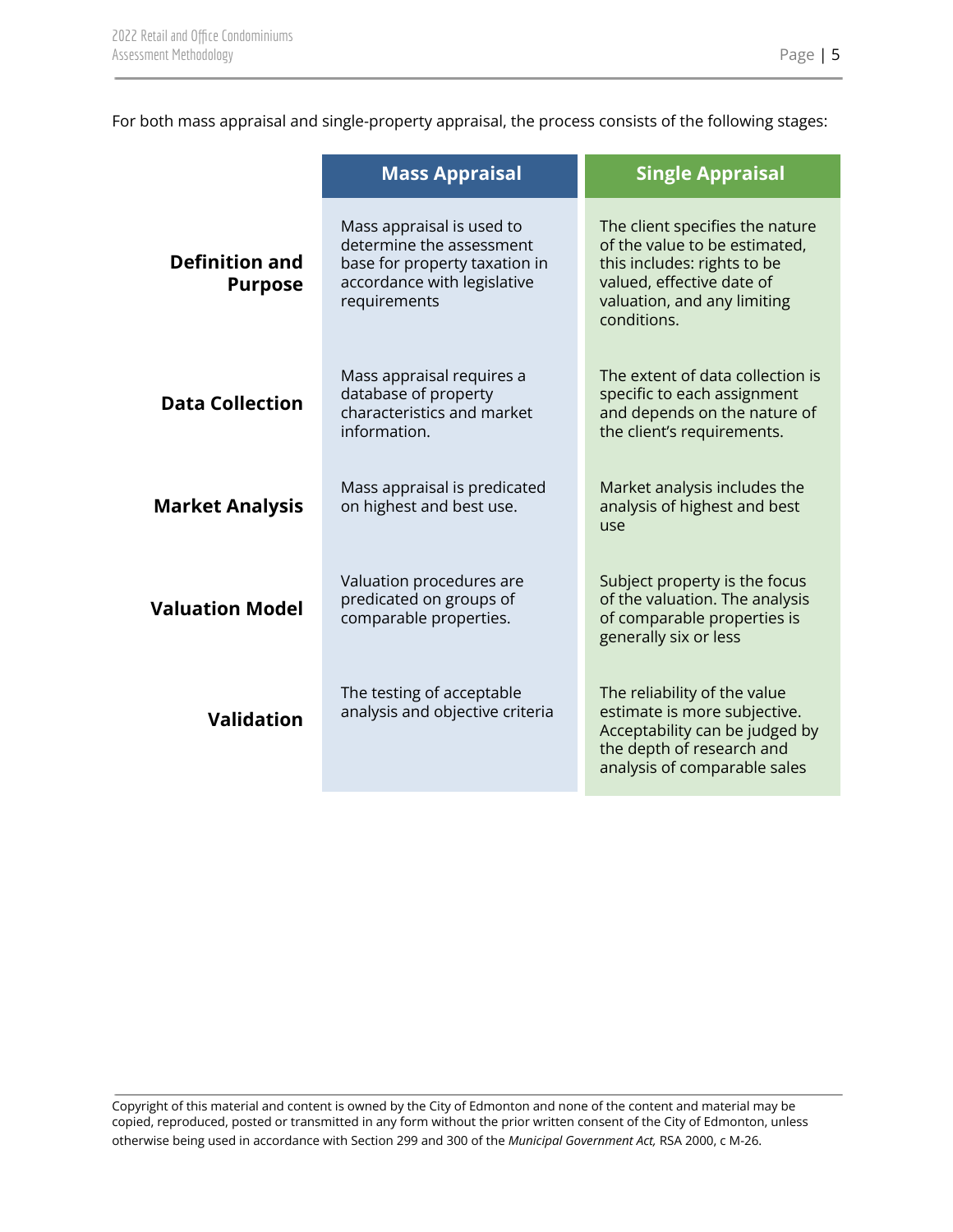# <span id="page-6-0"></span>Valuation Model

A valuation model creates an equation of variables, factors and coefficients that explains the relationship between estimated market value and property characteristics. An assessed value is then calculated by applying the appropriate valuation model to individual properties within a property type.

| s31  | (a) "coefficient" means a number that represents the quantified relationship of each<br>variable to the assessed value of a property when derived through a mass appraisal<br>process |
|------|---------------------------------------------------------------------------------------------------------------------------------------------------------------------------------------|
|      | (b) "factor" means a property characteristic that contributes to a value of a property;                                                                                               |
|      | (d) "variable" means a quantitative or qualitative representation of a property<br>characteristic used in a valuation model                                                           |
|      | <b>MRAT</b> , s.31 (a), (b) and (d)                                                                                                                                                   |
| s.33 | Information prescribed  does not include coefficients                                                                                                                                 |
|      | <b>MRAT</b> , $s.33(3)$                                                                                                                                                               |

| <b>Valuation</b><br><b>Model</b> | • variables are identified from property characteristics<br>statistical analysis determines how variables affect market value<br>• factors and coefficients are determined<br>• the resulting valuation models are applied to property<br>characteristics |
|----------------------------------|-----------------------------------------------------------------------------------------------------------------------------------------------------------------------------------------------------------------------------------------------------------|
|----------------------------------|-----------------------------------------------------------------------------------------------------------------------------------------------------------------------------------------------------------------------------------------------------------|

# <span id="page-6-1"></span>**Commercial Property Types**

**Retail and Office Condominiums** are single units that are typically part of a larger building or complex. Each unit as described on the condominium plan registered with the Land Titles Office typically has its own certificate of title and can be bought and sold separately. Some properties are of mixed use consisting of retail, commercial, and residential units.

There are other property types in the marketplace such as office buildings and retail and retail plazas. Additional details are available in the 2022 Downtown Office, 2022 Suburban Office and 2022 Commercial Retail and Retail Plaza Methodology guides, which are provided online at Edmonton.ca.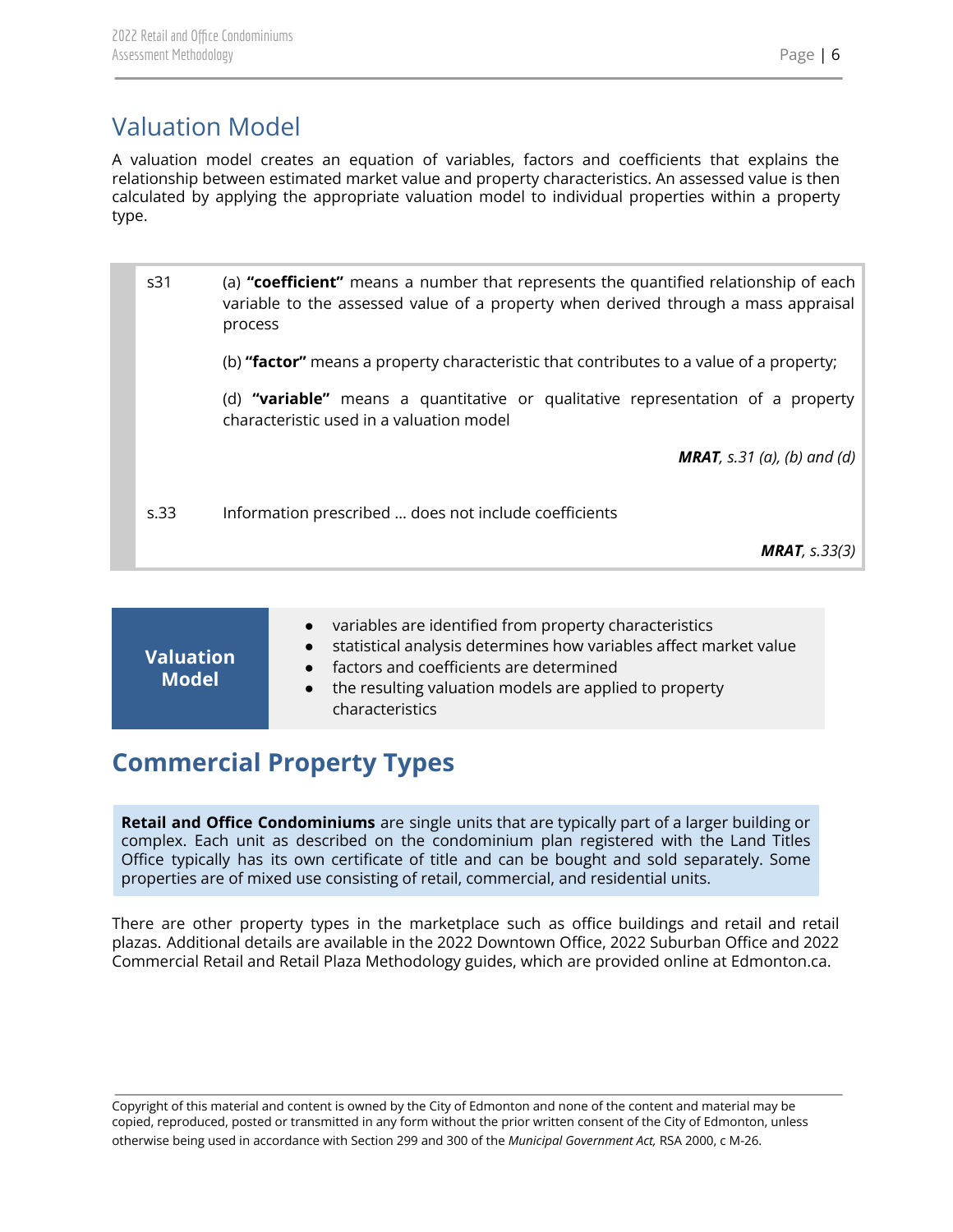Assessment of condominium unit 290.1(1) Each unit and the share in the common property that is assigned to the unit must be assessed (a) in the case of a bare land condominium, as if it is a parcel of land, or (b) in any other case, as if it is a parcel of land and the improvements to it. (2) In this section, "unit" and "share in the common property" have the meanings given to

them in the Condominium Property Act. 1

*MGA s.290.1(1) and (2)*

## <span id="page-7-0"></span>**Approaches to Value**

The approaches to determine market value are the direct comparison, income, and cost approaches.

| <b>Direct</b><br><b>Comparison</b><br><b>Approach</b> | Typical market value (or some other characteristic) is determined by<br>referencing comparable sales and other market data. It is often used<br>when sufficient sales or market data is available. It may also be referred<br>to as the Sales Comparison Approach.                                                 |
|-------------------------------------------------------|--------------------------------------------------------------------------------------------------------------------------------------------------------------------------------------------------------------------------------------------------------------------------------------------------------------------|
| <b>Income</b><br><b>Approach</b>                      | This approach considers the typical actions of renters, buyers and sellers<br>when purchasing income-producing properties. This approach estimates<br>the typical market value of a property by determining the present value<br>of the projected income stream. Often used to value rental or leased<br>property. |
| Cost<br><b>Approach</b>                               | Typical market value is calculated by adding the depreciated replacement<br>cost of the improvements to the estimated value of land. It is often used<br>for properties under construction or when there is limited market data<br>available.                                                                      |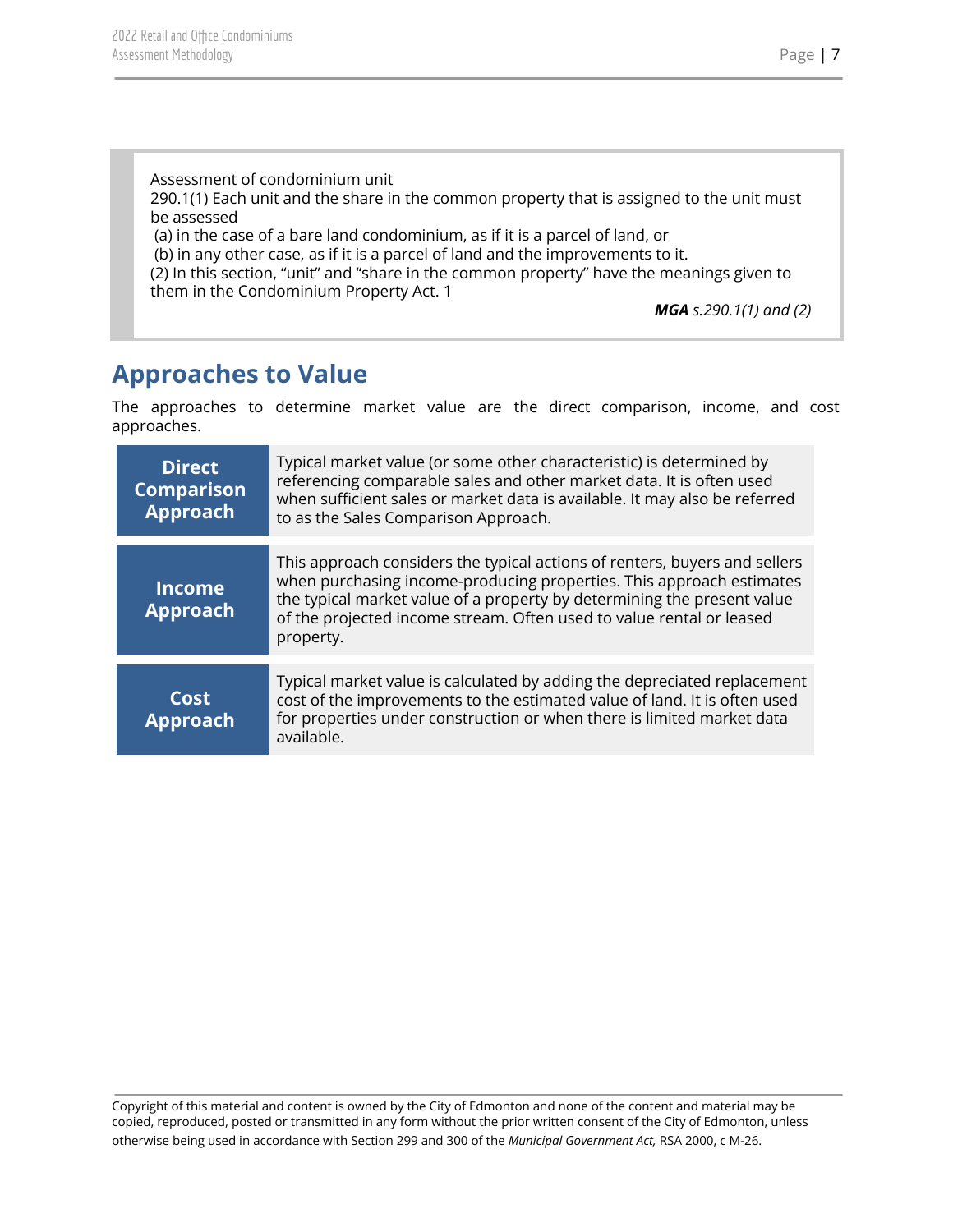#### <span id="page-8-0"></span>Direct Comparison Approach

For this property group, the assessment is determined using the direct comparison approach. It is the most appropriate method of valuation for Retail and Office Condominium properties in the City of Edmonton as it mirrors the actions of buyers and sellers in the marketplace. There is sufficient sales data to derive reliable market estimates.

Support for the direct comparison approach comes from several reputable sources, for example:

This approach is usually the preferred approach for estimating values for residential and other property types with adequate sales.

*IAAO, 2013, sec.4.3*

The Direct Comparison approach provides the most credible indication of value for owner-occupied commercial and industrial properties, i.e., properties that are not purchased primarily for their income-producing characteristics. These types of properties are amenable to direct comparison because similar properties are commonly bought and sold in the same market.

#### *Appraisal Institute of Canada [AIC], 2010, p. 13.4*

Appraisers should rely on several sold properties as comparable sales. Three to five comparables are usually adequate, but a larger number improves confidence in the final estimate, increases the awareness of patterns of value, and stabilizes assessments over time.

*UBC, 2009, p. 7.2*

The income and cost approaches were not used in the valuation of this property group, as these approaches are more applicable to income producing properties or in limited markets, respectively. The majority of these properties in this inventory are owner occupied with only a portion of the inventory traded based on the property's ability to generate income.

Sales information is received from the Land Titles Office. Sales are validated. Validation may include site inspections, interviews with involved parties, a review of land title documents, corporate searches, third party information, and sales validation questionnaires. *Sale price reflects the condition of a property on the sale date and may not be equal to the assessed value.*

For the 2022 valuation of retail and office condominium properties, sales occurring from July 1st, 2016 to June 30th, 2021 were analyzed. Time adjustments are applied to sale prices to account for any market fluctuations occurring between the sale date and the legislated valuation date. Through the review of sales, the collective actions of buyers and sellers in the marketplace are analyzed to determine the contributory value of specific property characteristics on market value. Once these values have been determined through the mass appraisal process, they are applied to the inventory to estimate the market value. Value estimates were calculated using multiple regression analysis, which replicates the forces of supply and demand in the marketplace.

See the appendix for the Time Adjustment Chart.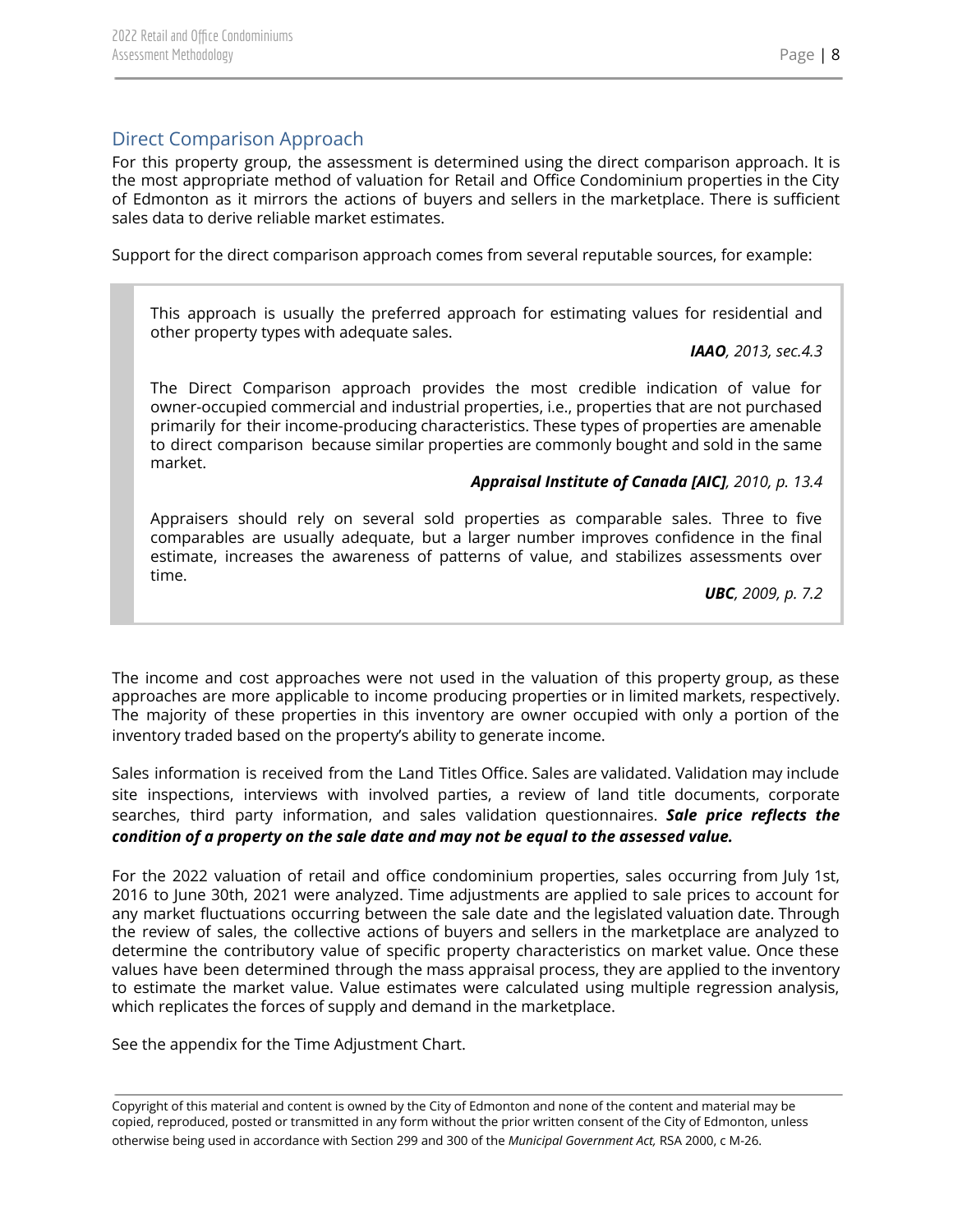#### <span id="page-9-0"></span>Zoning

Zoning regulates the use and development of a property and is set by the Edmonton Zoning Bylaw No. 12800.

s.6.123 **zone:** a specific group of listed Uses and Development Regulations which regulate the Use and Development of land within specific geographic areas of the City... *Zoning Bylaw No. 12800, 2017, s. 6.123*

See the appendix for the Zone Summary. For further information see City of Edmonton Zoning Bylaw No. 12800 available online at www.edmonton.ca.

The actual zoning of a property may affect the property's classification; however, not all property conforms to the zoning set out in the Zoning Bylaw. In these cases, an effective zoning is applied to reflect the current use and development of the property. The effective zoning may differ from the actual zoning when the current use differs from the Zoning Bylaw (e.g., a legal nonconforming use).

643(1) If a development permit has been issued on or before the day on which a land use bylaw or a land use amendment bylaw comes into force in a municipality and the bylaw would make the development in respect of which the permit was issued a nonconforming use or nonconforming building, the development permit continues in effect in spite of the coming into force of the bylaw.

*MGA, s.643(1)*

In cases where a legal non-conforming use is discontinued for six (6) or more months, any future use must conform to the Zoning Bylaw.

643(2) A non-conforming use of land or a building may be continued but if that use is discontinued for a period of 6 consecutive months or more, any future use of the the land or building must conform with the land use bylaw then in effect.

*MGA, s.643(2)*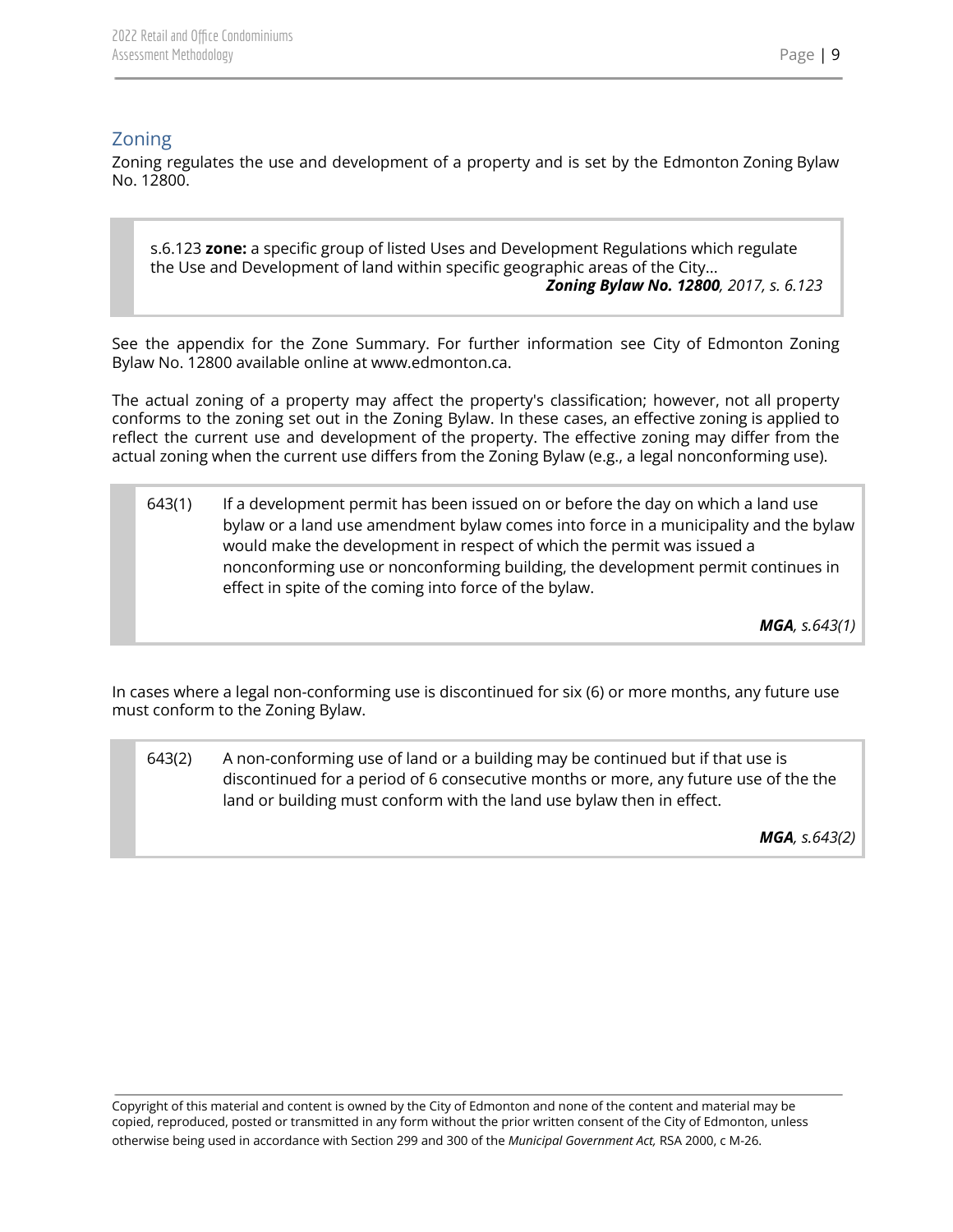## <span id="page-10-0"></span>Variables

Not all variables affect market value. Below is the list of variables that affect the assessment of Retail and Office Condominiums for 2022.

| Area     | Traffic Influence           |
|----------|-----------------------------|
| Floor    | <b>Effective Year Built</b> |
| Location |                             |

#### <span id="page-10-1"></span>**Area**

The size of the unit obtained from the condominium plan registered with the Land Titles Office. A unit may be on the main floor, upper floor or basement floor. A unit may consist of a main, upper, mezzanine or basement floor.

#### <span id="page-10-2"></span>**Floor**

The location where a unit is situated within the condominium complex (e.g, second floor). Buildings can have more than one floor. Retail and Office condominium buildings may have a basement, main, mezzanine and upper floors from two to six. A condominium unit may have more than one floor which can be found on the condominium plan registered with the Land Titles Office. Units on the upper floors or basement floors might have a discounted rate.

- Main The floor of a unit that is level or almost level with the ground.
- Upper The floor of a building that is located above the main floor.
- Mezzanine An intermediate floor between main floors of a unit and is typically not included in the plans floor area registered with the Land Titles Office. A mezzanine often has a low ceiling and project in the form of a balcony. Mezzanine level cannot be leased or sold separately from the unit .
- Basement means any part of a building that is partially or completely below grade.

#### <span id="page-10-3"></span>**Location**

The retail and office condominiums are stratified based on geographic areas referred to as Condo Regions. Condo Regions typically encompass a group of properties that are more or less equally subject to similar economic forces. Economic forces are affected by location, traffic influence, age of construction, and or proximity to a particular population demographic. See the Condo Region Map in the appendix.

#### <span id="page-10-4"></span>**Space Type**

● *Office Space***:** Space that is utilized, designed or intended for typical office use.

● *CRU Space***:** Commercial Retail Unit (CRU) spaces are general retail spaces.

● *CRU-Restaurants***:** CRU space that has a higher level of finish than typical CRU space, and typically has improved electrical and design.

● *CRU-Warehouse***:** Unfinished space that contains one or more bay doors, and is typically utilized for storage, light manufacturing or product distribution.

● *Storage***:** is unfinished space that can only be used as storage as it does not offer utility for other uses due to its small size, low ceiling height, lack of windows, lack of loading access, or its location within the structure. Storage space offers less utility than warehouse space.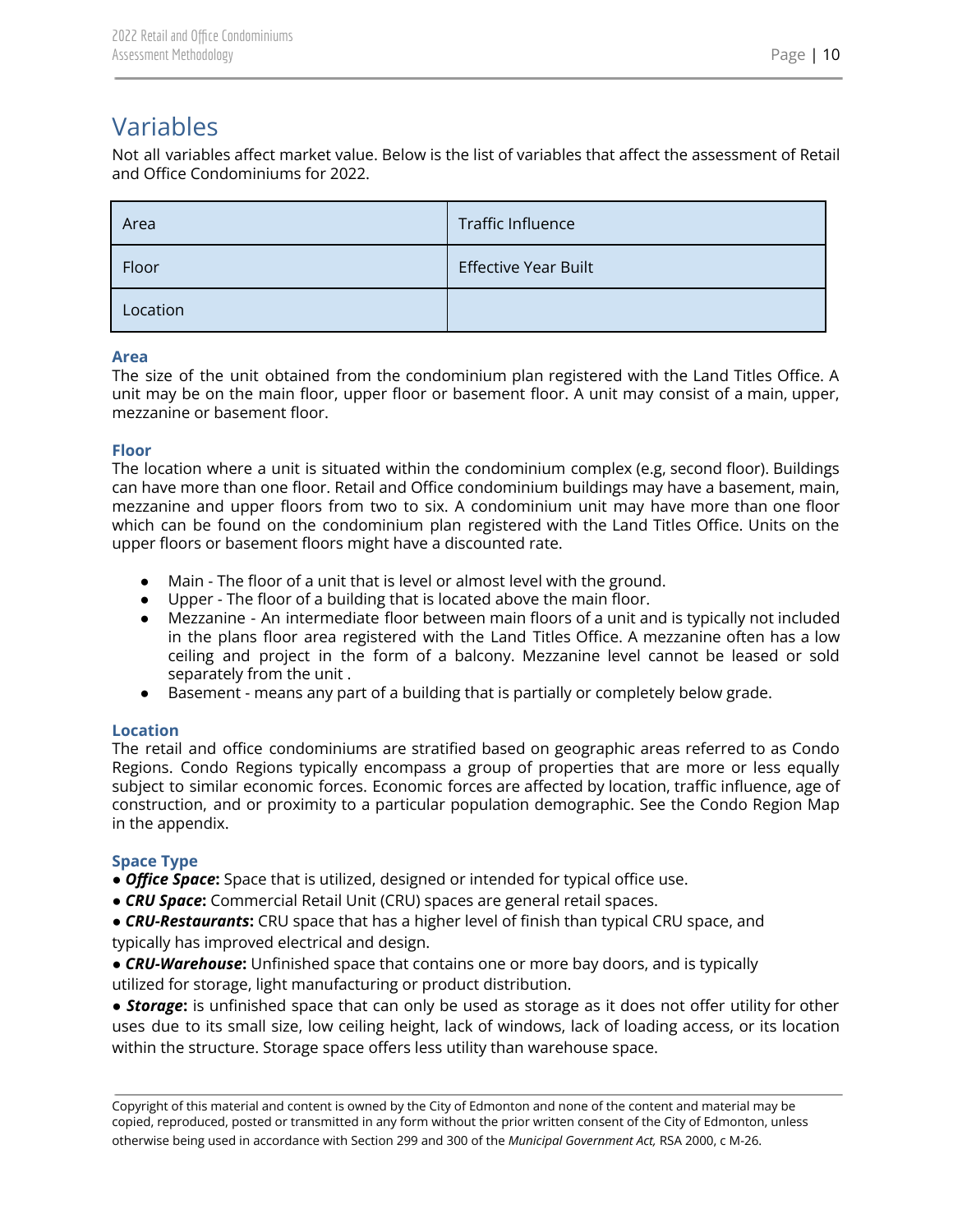● *Common Area***:** Typically a registered condominium unit that does not transfer. The area of such a unit serves all registered owners as a utility area. Typically, this unit belongs to the condominium association. The area of this unit is assessed at a nominal value.

#### <span id="page-11-0"></span>**Traffic Influence**

Traffic Influence is based on average annual weekday traffic volume counts as reported on the 2018 AAWDT Report: Average Annual Weekday Traffic Volumes Report. This report is accessible on the City website: [edmonton.ca.](https://public.tableau.com/profile/urban.analysis#!/vizhome/AAWDTREPORT-2016/Dashboard2?publish=yes)

| None            | < 1,500 vehicles |
|-----------------|------------------|
| Minor           | $1,500 - 5,000$  |
| <b>Moderate</b> | $5,001 - 15,000$ |
| Major           | 15,001 - 50,000  |
| Extreme         | > 50,000         |

#### <span id="page-11-1"></span>**Effective Year Built**

Effective Year Built is the chronological age of a property adjusted to reflect an addition or significant renovation that extends the improvement's remaining economic life. Effective age is the current assessment year minus the effective year. The components that when replaced or extensively renovated affect the remaining economic life of a property include the roof, the building envelope (windows and doors, exterior siding, walls including insulation and vapor barrier, and other structural components), the foundation, and mechanical components (electrical, plumbing and HVAC). Completed additions to existing improvements will alter the effective age of a property.

#### <span id="page-11-2"></span>**Unit Finish**

**Original** is finished space that is ready to be utilized. Unit Finish is described as Original in the Detail Report. The interior finish consists of finished flooring, ceiling, forced air HVAC systems, and windows.

**Unfinished** is without dividing walls, floor coverings, ceiling or other finishes.

## <span id="page-11-3"></span>**Other Definitions**

**Actual Zoning** is set by the Edmonton Zoning Bylaw No. 12800 and regulates the use and development of a parcel. Edmonton Zoning Bylaw No. 12800 is available online at Edmonton.ca.

**Derelict Property:** An improvement may constitute a derelict property where the improvement is unfit for occupancy and demonstrates severe deterioration to its physical condition. Derelict properties will generally have exterior doors and windows boarded up, and will often be uninhabitable on the basis of an order from Alberta Health Services, a Safety Codes Officer, or the City of Edmonton Sustainable Development Department, Community Standards Branch, or Fire Rescue Service. They often require extensive rehabilitation to the improvements or site to return them to a useful state, or simply need to be redeveloped.

**Effective Zoning** is applied to reflect the current use and development of a parcel. The effective zoning may differ from the actual zoning when current use differs from that which is permitted by

Copyright of this material and content is owned by the City of Edmonton and none of the content and material may be copied, reproduced, posted or transmitted in any form without the prior written consent of the City of Edmonton, unless otherwise being used in accordance with Section 299 and 300 of the *Municipal Government Act,* RSA 2000, c M-26.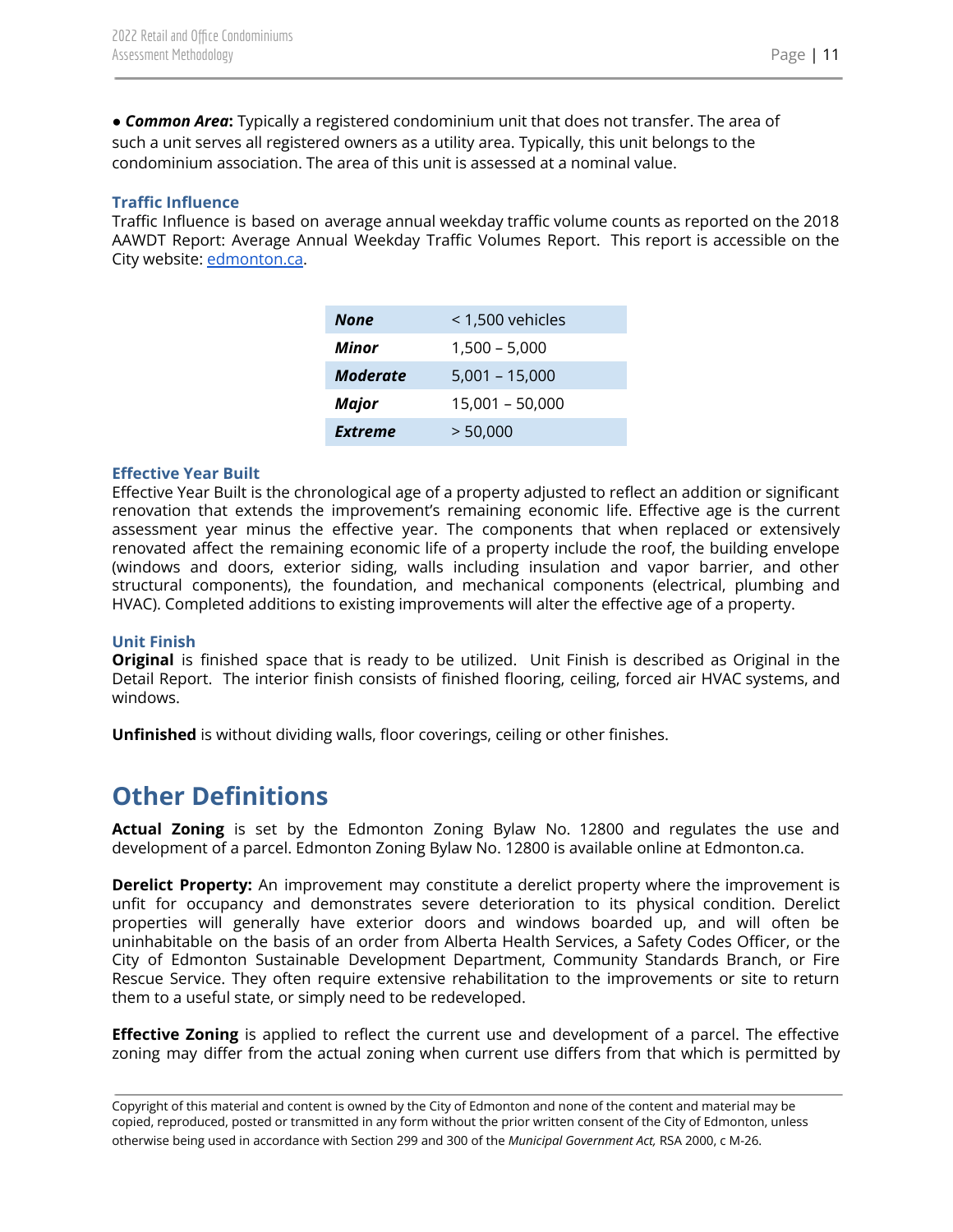the actual zoning as subsequently amended by Edmonton Zoning Bylaw 12800 (ie. legal nonconforming use).

**Land Use Code (LUC)** defines the use of a property. The amount of a property subject to any specific Land Use will be expressed as a percentage (%). Land Uses may be used for administrative reasons and are not used in the valuation of Retail and Office Condominiums Inventory.

**Parking** is defined as titled parking: either surface, underground, garage or covered stall.

- *Surface Stall:* Parking located on ground level that is not covered and has no protection from the outside elements.
- *Underground Stall:* Parking located in an underground parking structure that is fully enclosed and protected from the outside elements.
- *● Garage:* Parking located in a parking structure fully enclosed and protected from the outside elements.
- *● Covered Stall:* Parking above ground that has some roof protection from the outside elements.
- *Tandem Parking:* refers to the placement of one parking space behind another parking space, such that only one parking space has unobstructed access to a driveway, road, alley, etc. For the 2022 assessment, these stalls are assessed as a single stall.

**Type** specifies whether the variable applies to the account, unit, site, or building.

- 1. Account An adjustment that is applied to the property on the account. The property on the account includes the parcel of land and the improvements.
- 2. Unit An adjustment that is applied to a condominium unit.
- 3. Site An adjustment that is applied to the parcel of land.
- 4. Building An adjustment that is applied to the improvement.

**Year Built** is the year the property was constructed also known as the chronological age of a property.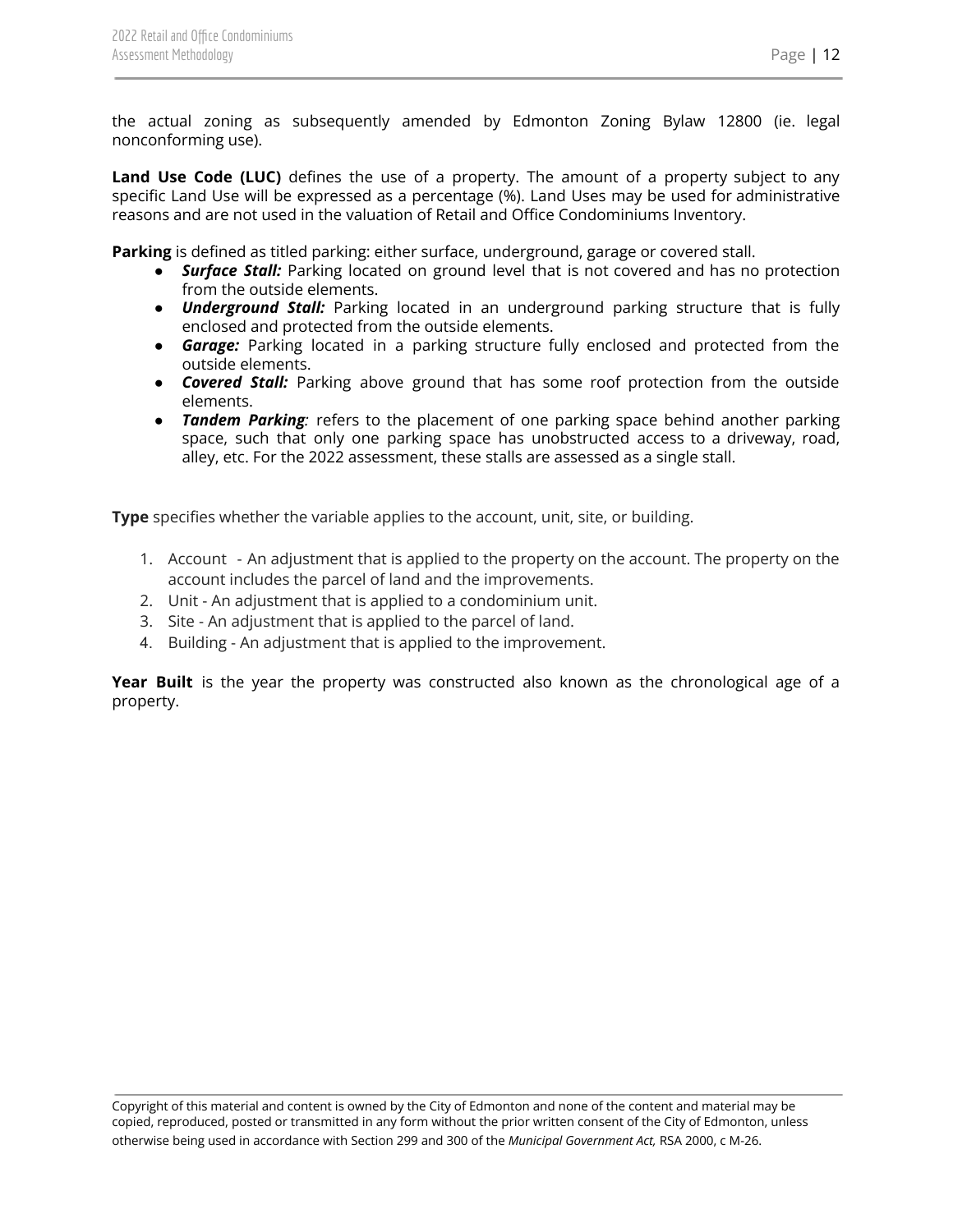## **Sample Assessment Detail Report**

### <span id="page-13-0"></span>2022 Property Assessment Detail Report

**Assessment and Taxation** 



page 1 of 1

| <b>Report Date</b>          | January 15, 2022                           |  |
|-----------------------------|--------------------------------------------|--|
| 2022 Assessed Value         | \$1,641,500                                |  |
| Date of Issue               | January 14, 2022                           |  |
| <b>Property Address</b>     | 12345 678 ELLERSLIE ROAD SW                |  |
| <b>Legal Description</b>    | Plan: 1222508 Unit 4B                      |  |
| Zoning                      | <b>EIB - Ellerslie Industrial Business</b> |  |
| <b>Effective Zoning</b>     | <b>IB - Industrial Business District</b>   |  |
| Neighbourhood               | Ellerslie Industrial                       |  |
| <b>Assessment Class</b>     | <b>NON-RESIDENTIAL</b>                     |  |
| <b>Property Use Taxable</b> | 100% Office in condominium complex         |  |
| <b>Status Unit of</b>       | January 1 - December 31, 2022; FULLY       |  |
| <b>Measurement</b>          | TAXABLE IMPERIAL (feet, square feet)       |  |

#### **Factors Used to Calculate Your 2022 Assessed Value**

|                                     |                 | <b>MARKET VALUE APPROACH</b> | <b>DIRECT COMPARISON</b> |
|-------------------------------------|-----------------|------------------------------|--------------------------|
| <b>VARIABLE</b>                     | <b>FACTOR</b>   | <b>TYPE</b>                  |                          |
| <b>Location South</b>               | 1               | Account                      |                          |
| <b>Traffic influence</b>            | <b>MODERATE</b> | Account                      |                          |
| <b>Unit Finish</b>                  | ORIGINAL        | Unit - $1$                   |                          |
| <b>Total Main Floor Office Area</b> | 4,500           | Building - 1                 |                          |
| Year Built                          | 2008            | Building - 1                 |                          |
| <b>Effective Year Built</b>         | 2008            | Building - 1                 |                          |
| <b>Total Building Value</b>         | 1641500         | <b>Building</b>              |                          |

Legal: This information is collected for property assessment purposes only. While the City of Edmonton provides this information in good fallty, it does not warrant, covenant, or guarantee the completeness<br>and accuracy of

Visit myproperty.edmonton.ca • email assessment@edmonton.ca • call 311 (780-442-5311)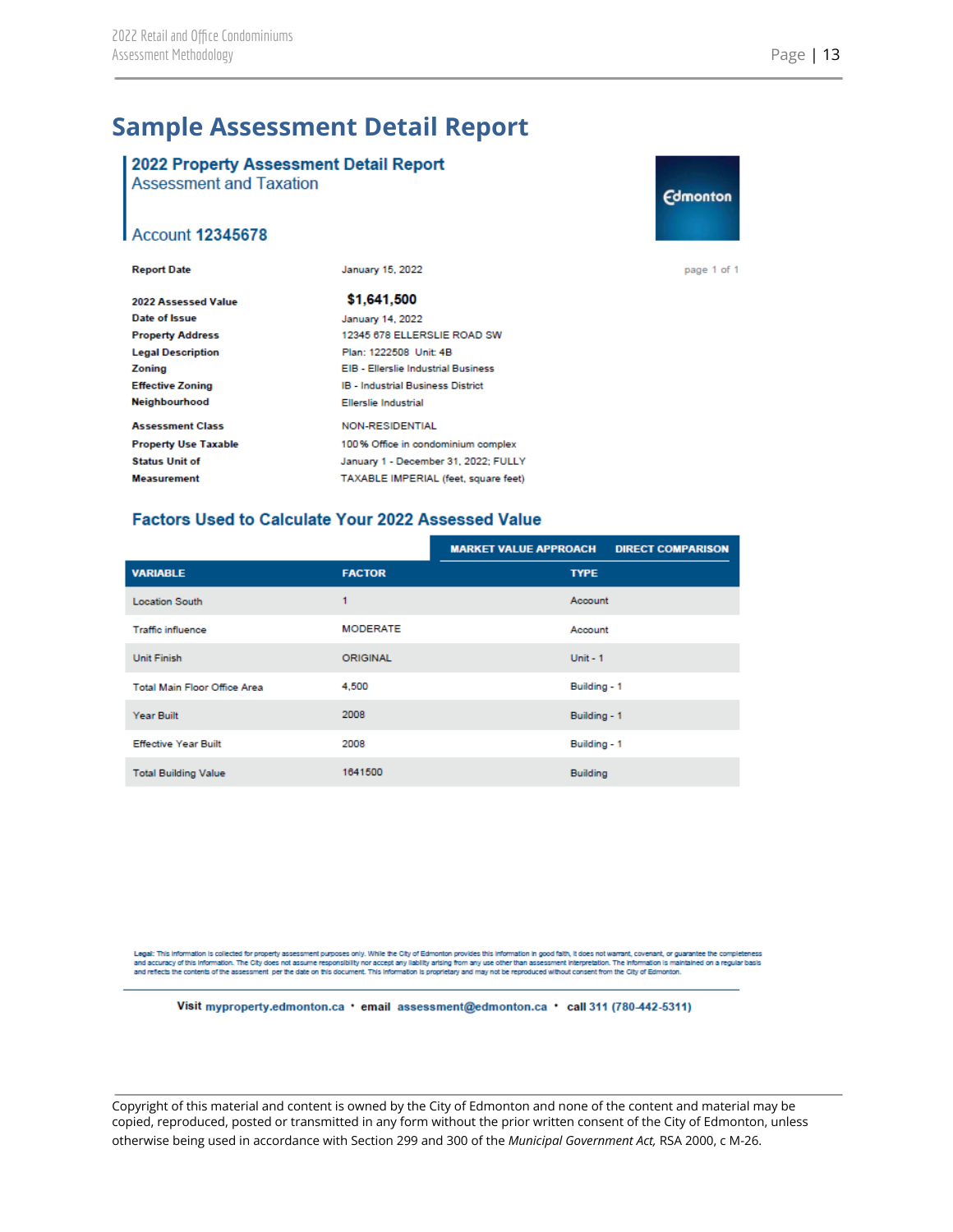## <span id="page-14-0"></span>**Methods to Adjust Comparables**

<span id="page-14-1"></span>There are two types of techniques for reconciliation: **quantitative** and **qualitative**.

#### Quantitative Adjustments

Each characteristic of a property can be measured or quantified by a mathematical expression and adjusted for.

Several techniques are available to quantify adjustments to the sale prices of comparable properties: data analysis techniques such as paired data analysis, grouped data analysis, and secondary data analysis, statistical analysis, including graphic analysis…

*AIC, 2010, p. 14.2*

In the direct comparison approach, the best comparables are those sales that require the least **absolute** adjustment.

*AIC, 1995, p. 245*

Quantitative adjustments involve adjusting a known value (sale price for example) by adding or subtracting an amount that a given characteristic adds to or subtracts from that value. A quantitative adjustment should be made for each characteristic that differs between the subject property and the comparable property.

Due to the legislative requirement to use mass appraisal, the City has used statistical analysis to determine annual assessments.

"coefficient" means a number that represents the quantified relationship of each variable to the assessed value of a property when derived through a mass appraisal process.

*MRAT s.31(a)*

The City is not required to disclose the coefficients. In the absence of quantitative adjustments, an alternative technique is qualitative analysis.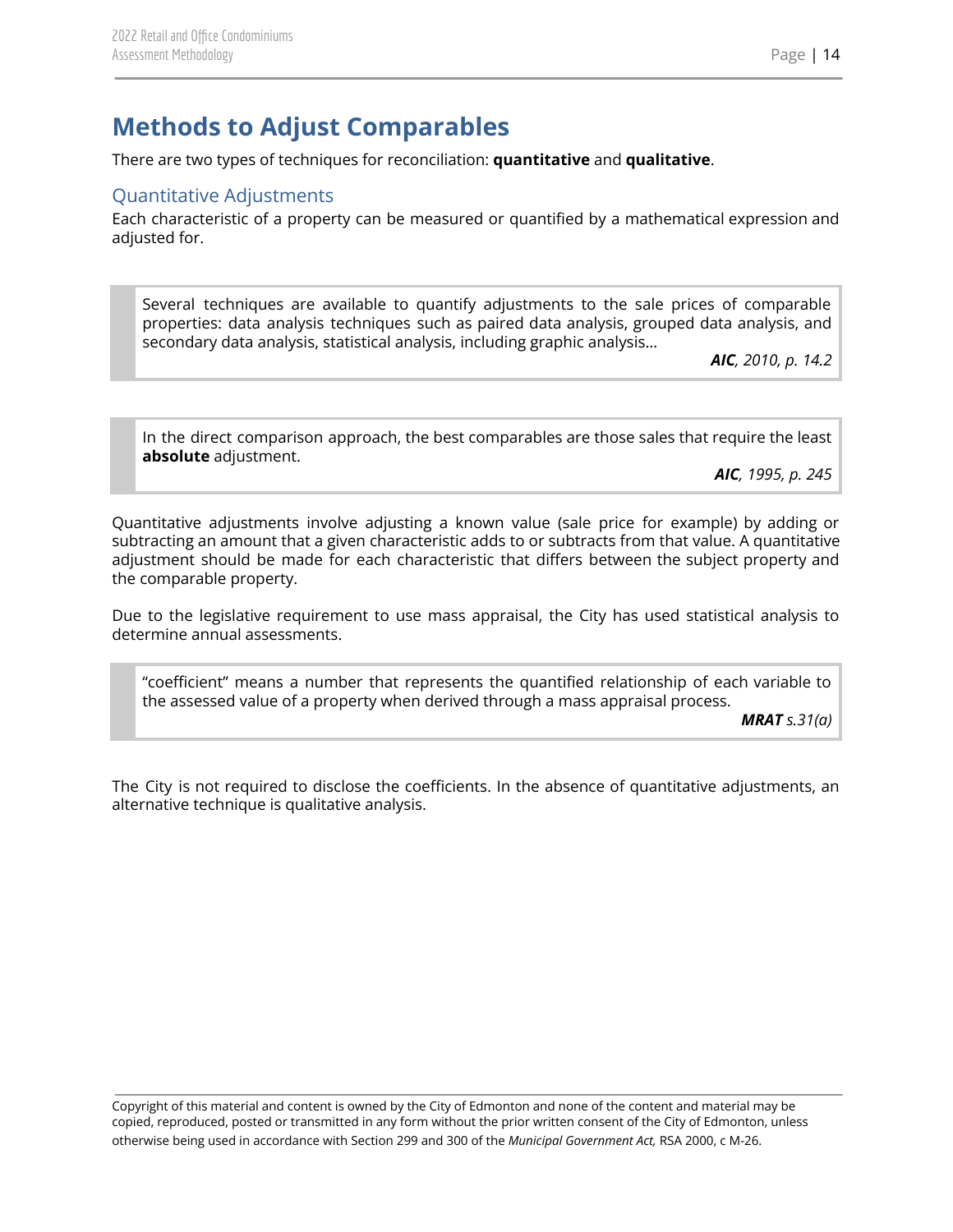#### <span id="page-15-0"></span>Qualitative Analysis

Each comparable property is compared with the subject property on an overall basis. In a qualitative analysis, comparable properties are identified as inferior, similar, or superior overall to the subject property in order to bracket the probable value range of the subject property.

When a sale property is considered to offer important market evidence but finding the means to make quantitative adjustments is lacking, the appraiser may turn to other major direct comparison techniques, qualitative analysis.

*AIC, 2005, p. 19.10 Qualitative analysis recognizes … the difficulty in expressing adjustments with mathematical precision.*

*AIC, 2010, p. 14.6*

*…reliable results can usually be obtained by bracketing the subject between comparables that are superior and inferior to it.*

*AIC, 2010, p. 14.7*

*If one or two comparable properties require fewer total adjustments than the other comparable transactions, an appraiser may attribute greater accuracy and give more weight to the value indications obtained from these transactions, particularly if the magnitude of the adjustments is approximately the same.*

*AIC, 2010, p. 13.16*

## <span id="page-15-1"></span>**References**

Appraisal Institute of Canada (1995). *Basics of Real Estate Appraising Fourth Edition.* Winnipeg, Canada. Appraisal Institute of Canada (2005). *The Appraisal of Real Estate Second Canadian Edition.* Vancouver, Canada.

Appraisal Institute of Canada (2010). *The Appraisal of Real Estate Third Canadian Edition.* Vancouver, Canada.

Eckert, J., Gloudemans, R., & Almy, R. (1990). *Property Appraisal and Assessment Administration.* Chicago, Illinois: International Association of Assessing Officers.

- International Association of Assessing Officers (2013). *Standard on Mass Appraisal of Real Property.* Kansas City, the United States of America.
- Province of Alberta. (2018). *Matters Relating to Assessment and Taxation Regulation.* Retrieved from Service Alberta, Queen's Printer: http://www.qp.alberta.ca
- Province of Alberta. (2018). *Municipal Government Act.* Edmonton, AB: Queen's Printer. Retrieved from Service Alberta, Queen's Printer: http://www.qp.alberta.ca
- University of British Columbia, Sauder School of Business (2009). *Advanced Computer Assisted Mass Appraisal.* Vancouver, Canada.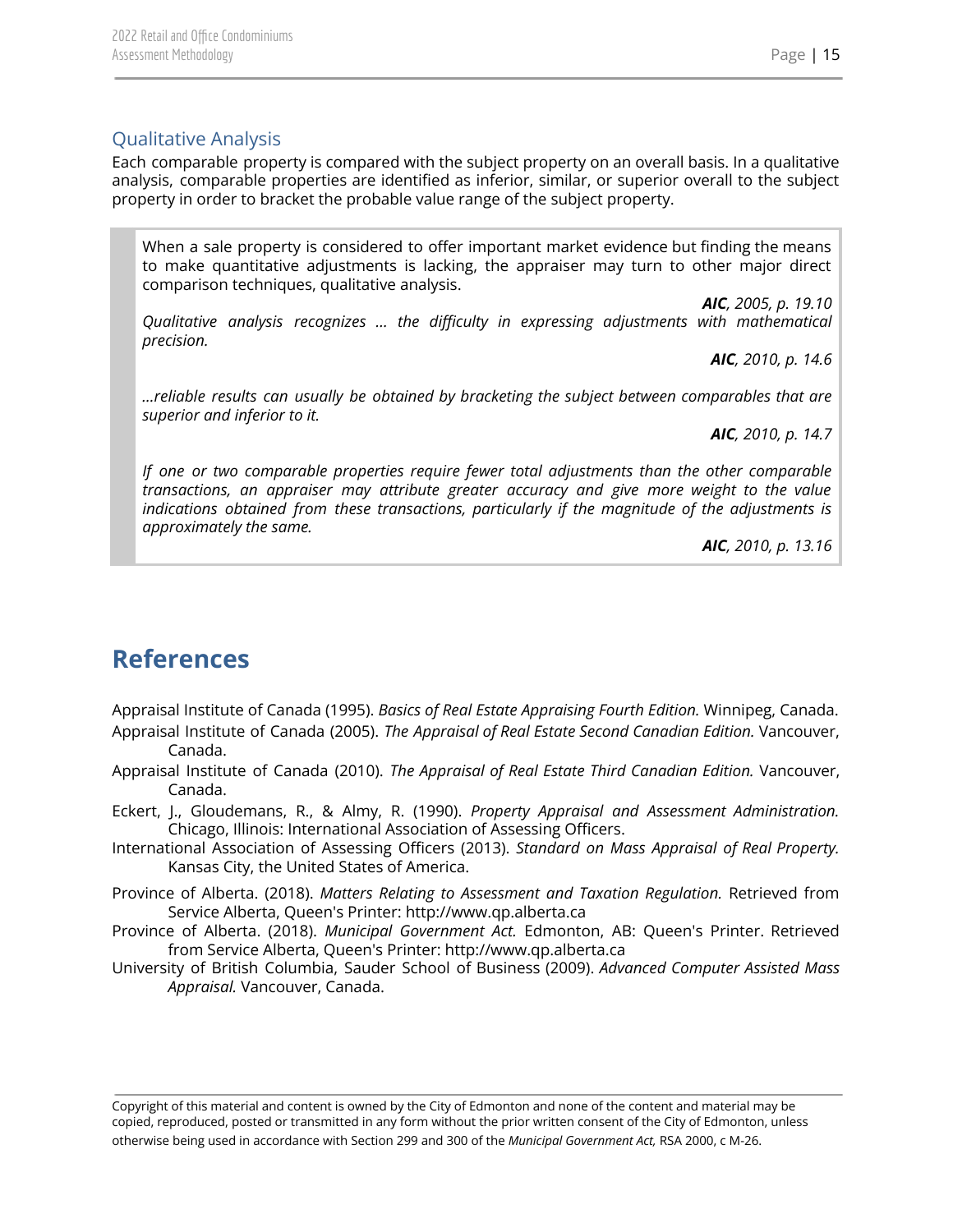# <span id="page-16-0"></span>**2022 Condo Regions Map**